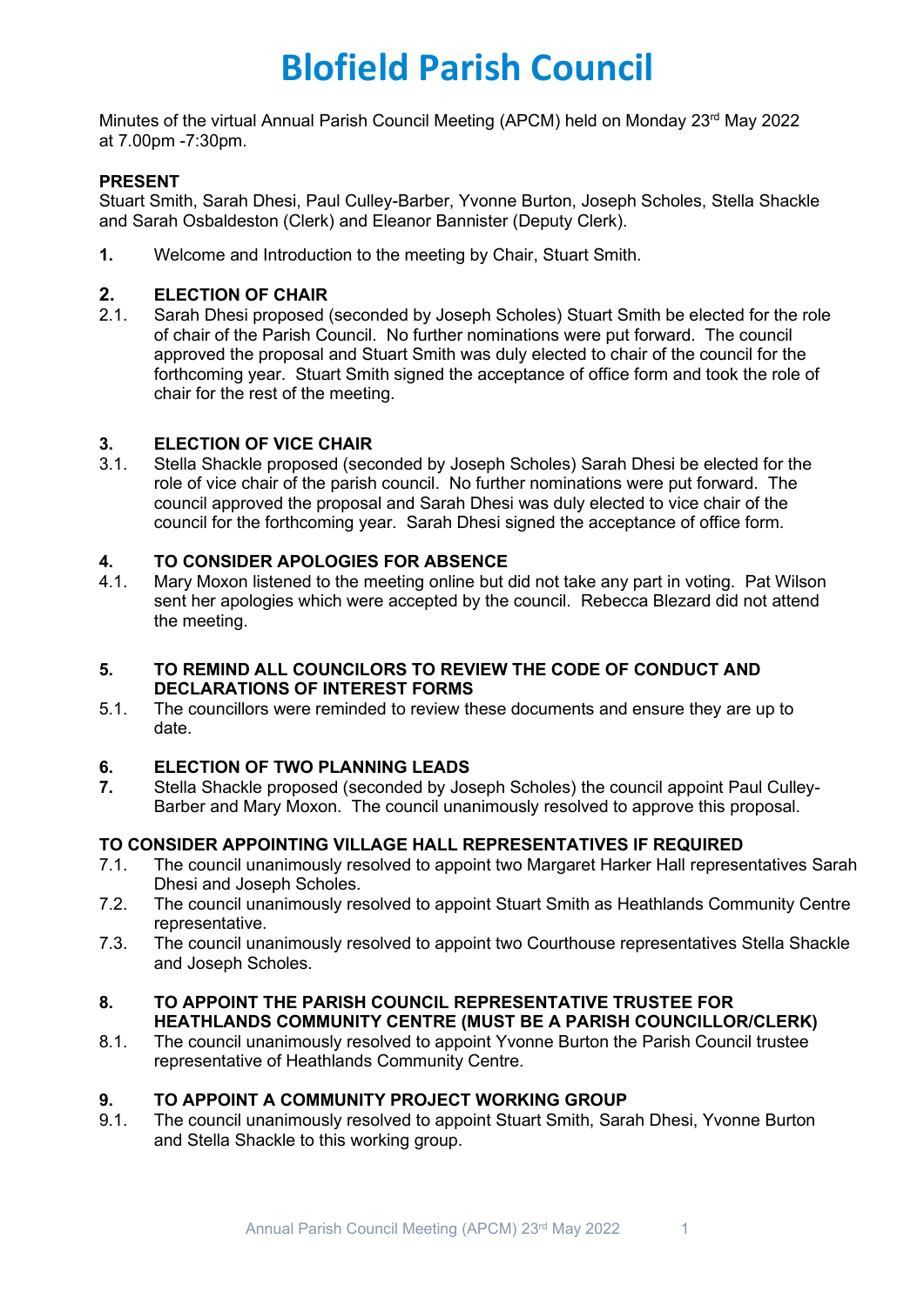#### **10. APPOINTMENT OF COUNCIL REPRESENTATIVES**

#### 10.1. **TO NOTE BLOFIELD FUEL CHARITY TRUSTEES**

The council noted that in August 2019 the council appoint David Pilch, Glenna Butler, Pat Wilson and Stephen Mitchell as the 4 fuel Charity trustees for the next 4 years. These positions will be appointed again in May 2023. The Clerk of the Charity has contacted the council to advise that Glenna Butler wishes to stand down from her trustee role with immediate effect. The council unanimously resolved to put forward Stella Shackle as a trustee. Stella Shackle will be co-opted on until reappointment May 2023.

The council noted that the clerk for the charity, currently Sarah Russen is appointed by the trustees of the charity. The council noted that the  $5<sup>th</sup>$  trustee is an ex-officio trustee and is always the rector of parish; currently Kevin Bilson.

#### 10.2. **TO NOTE THE TWO REVE FOUNDATION PARISH APPOINTED CHARITY TRUSTEES** The council unanimously resolved to appointed Yvonne Burton and Pat Wilson as trustees to continue in this role until May 2025.

10.3. **TO NOTE THE TWO PARISH APPOINTED RELIEF-IN-NEED CHARITY TRUSTEES** The council unanimously resolved to appointed Yvonne Burton and Pat Wilson as trustees to continue in this role until May 2025.

#### 10.4. **APPOINTMENT OF TWO TREE WARDENS**

The council unanimously resolved to reappoint David Pilch and Richard Codling as tree wardens for the parish for 2022/23.

#### 10.5. **APPOINTMENT OF TWO FOOTPATHS WARDENS**

The council unanimously resolved to reappoint Yvonne Burton Patricia Delamore as footpath wardens for the parish for 2022/23.

# 10.6. **APPOINTMENT OF TWO ALLOTMENT REPRESENTATIVES ATTENDING THE BAA/COUNCIL WORKING PARTY**

The council unanimously resolved to reappoint Sarah Dhesi and Joseph Scholes as allotment representatives for the council.

#### 10.7. **APPOINTMENT OF TWO LOCAL AUTHORITY CLUSTER REPRESENTATIVES** The council unanimously resolved to reappoint Stella Shackle and Joseph Scholes as the local authority cluster representatives.

## 10.8. **APPOINTMENT OF A BLOFIELD CHURCHYARD REPRESENTATIVES**

The council unanimously resolved to reappoint Stella Shackle and Joseph Scholes as the churchyard representatives.

#### 10.9. **APPOINTMENT OF MARTYS MARSH REPRESENTATIVES**

The council unanimously resolved to reappoint Sarah Dhesi, Yvonne Burton and Joseph Scholes as the Marty's Marsh Representatives.

#### **11. FINANCE APPOINTMENTS:**

#### 11.1. **ELECTION OF A FINANCE CHAIR**

Sarah Dhesi proposed (seconded by Yvonne Burton) the council appoint Stuart Smith as the finance chair for 2022/23. The council unanimously resolved to approve this proposal.

#### 11.2. **TO APPOINT FINANCE WORKING PARTY AND DATA PROTECTION WORKING PARTY MEMBERS**

The council unanimously resolved to appoint Stuart Smith, Mary Moxon, Sarah Dhesi and Sarah Osbaldeston (RFO) as members of the finance working party and data protection working party.